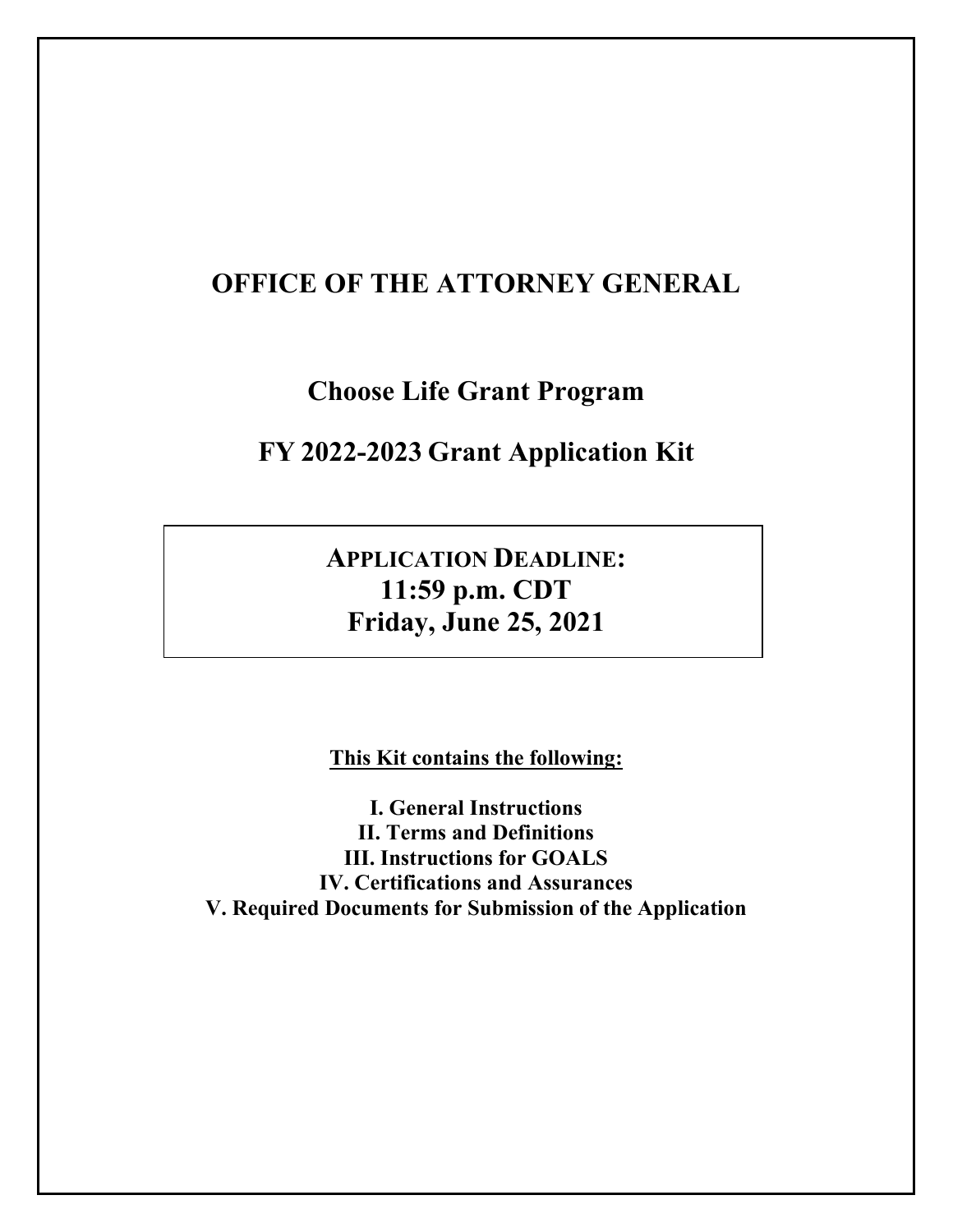# **I. GENERAL INSTRUCTIONS**

## **Choose Life Grant Program**

### **How to Obtain an Application Kit**

The Office of the Attorney General (OAG) will post the Application Kit on the OAG's official agency website at [https://www.texasattorneygeneral.gov/divisions/grants.](https://www.texasattorneygeneral.gov/divisions/grants) Updates and other helpful reminders about the application process will also be posted at this location. Potential Applicant Organizations are encouraged to refer to this site regularly.

This Application Kit provides the information and forms necessary to prepare an Application for funding through the OAG. An Applicant Organization may only submit one application under this application cycle.

### **Applicant Registration**

In order to register, an Applicant must designate one person as the point of contact to submit its grant application. To create an on-line account, the Applicant must email the following point of contact information to [Grants@oag.texas.gov:](mailto:Grants@oag.texas.gov)

- First Name
- Last Name
- Email Address (*It is highly recommended to use a generic organization email address if available*) Organization Legal Name

The point of contact will receive a welcome email from **G**rant **O**ffering and **A**pplication **L**ifecycle System (GOALS) via the [Grants@oag.texas.gov](mailto:Grants@oag.texas.gov) email address. GOALS will prompt the point of contact to create a password. The password must be 8 characters, with at least 1 Upper Case Letter, 1 Lower Case Letter, 1 Number and 1 Special Character  $(@, \#, \$\, \&, etc.)$ . The Applicant may also choose to upload a Picture.

### **The OAG strongly encourages Applicants to register by Friday June 11, 2021 in order to have sufficient time to complete the application.**

The link for GOALS and further instructions can be found on the OAG website at: [https://www.texasattorneygeneral.gov/divisions/grants.](https://www.texasattorneygeneral.gov/divisions/grants)

### **Eligibility Questions**

After the on-line account is activated, the Applicant will be taken to the Grant Programs webpage (your homepage) in GOALS, where the Applicant will then be required to complete an Eligibility Profile.

The Applicant will be required to answer "Yes or No" questions regarding the agency type and purpose as well as provide the Council of Governments (COG) regions and counties served. The Applicant will also be asked to provide its Legislative Districts. If the Applicant does not know its COG or Legislative District, website links are provided in the section headers to assist in obtaining that information. Completing the eligibility questions will determine which grant funding solicitation the Applicant matches.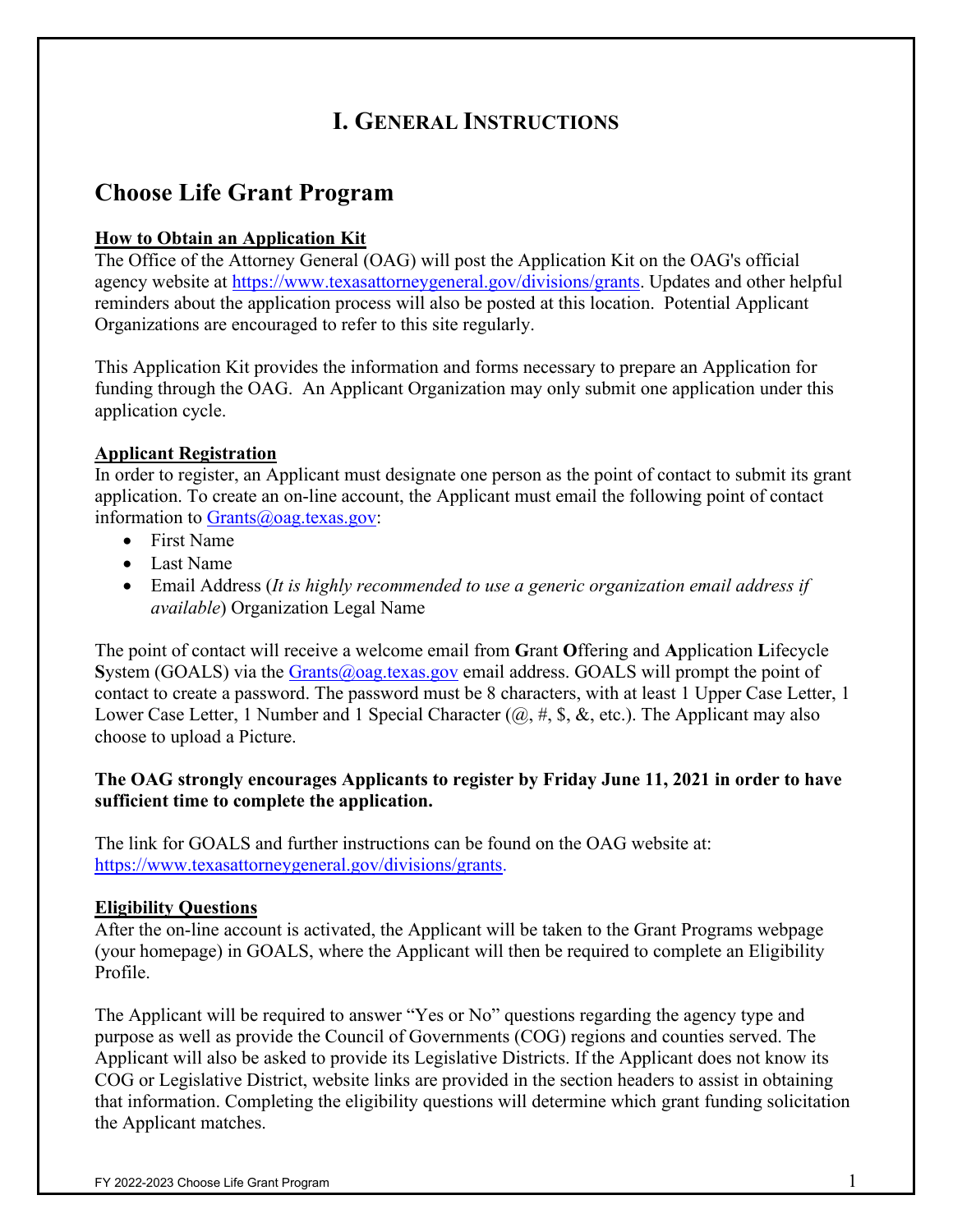Once the Eligibility Profile is complete, Select the View Programs button at the bottom of the screen. If the Applicant matches to a grant program that has an open solicitation, the grant funding opportunity will appear on the screen. Select and complete the grant application for that applicable funding source by clicking on the green Apply Now button. Note: Hard copy or Emailed Applications will not be accepted.

Please contact the OAG at  $Grants(\omega)$  oag.texas.gov or (512) 936-0792 if there are any questions.

#### **Application Submission – Deadline Friday June 25, 2021**

If a funding source for which the Applicant is intending to apply does not appear under *Grant Programs*, there could be two possibilities:

- A grant program to which the Applicant could potentially match is not open; or
- The answers provided in the Eligibility Questionnaire do not match any of the OAG's open grant solicitations.

#### **To meet the deadline, the Application must be submitted via GOALS.**

- One (1) application per matched funding source listed under Grant Programs.
- The following documents must be uploaded:
	- o Completed Excel Budget. Must be uploaded in MS Excel format.
	- o Attachment A (includes notarized affidavit)
	- o Attachment B

One auto-reply message per application completed and submitted will be generated by GOALS and sent to the email associated with the Applicant's on-line account.

The OAG accepts no responsibility for delays in submission, electronic or otherwise. Applicants are strongly advised to allow for and anticipate any such delays by submitting the Application as early as possible.

For security purposes, the OAG cannot accept Applications submitted in other formats, including walk-in, hand delivery, same day courier service or any other hard copy method of delivery. The OAG also will not accept email submissions.

Please contact the OAG at Grants@oag.texas.gov or  $(512)$  936-0792 if there are any questions about the method of delivery. In order to better assist Applicants with their questions, the preferred method of contact is email. The OAG will not consider or fund an Application if it is not submitted by the due date, in the manner required.

#### **Required Software**

*Microsoft Excel 97* or newer version as well as the *Internet* is required to create an on-line account, complete the Application, and apply for a grant. It is recommended to use the latest version of Google Chrome or Mozilla Firefox. Please note that not all versions of Microsoft Excel are the same. If an error message is received, save the Excel document as *.xls*, instead of .*xlsx. Adobe Reader* is required to access the Application Instructions. *Adobe Reader* can be downloaded for free at [www.adobe.com.](http://www.adobe.com/)

### **Availability of Funds**

The Choose Life account is authorized by Chapter 504.662 of the Transportation Code, and Chapter 402.036 of the Government Code, and is funded by fees collected for the purchase of a Choose Life License Plate, as well as gifts, grants, donations and legislative appropriations. The OAG is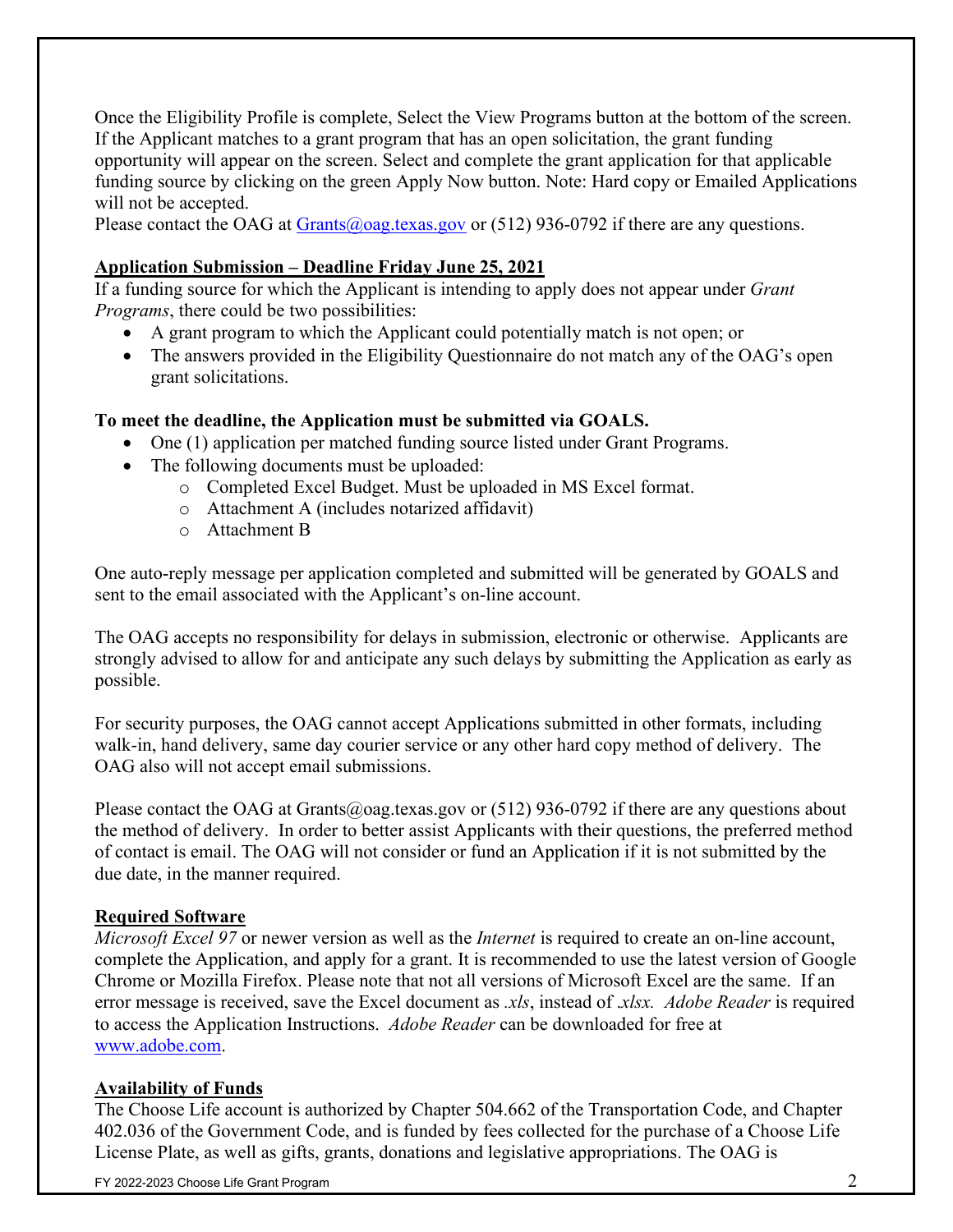authorized to administer grants to an eligible organization. All funding is contingent upon an appropriation to the OAG by the Texas Legislature. The OAG makes no commitment that an Application, once submitted, or a grant, once funded, will receive subsequent funding.

### **Grant Period – Up to Two Years**

The term of this grant is up to two years from September 1, 2021 through August 31, 2023, subject to and contingent on funding and approval by the OAG. If the grant period extends for more than one state fiscal year, the grantee will be required to submit additional documentation relating to the second fiscal year of the grant period, including an updated budget. The OAG may base its decision for the second fiscal year funding amounts on the grantee's first year performance, including but not limited to: the timeliness and thoroughness of reporting, effective and efficient use of grant funds and the success of the project in meeting its goals.

### **Eligible Applicant Organizations**

An Applicant Organization must be an eligible organization in this state to apply for the Choose Life Grant Program, meaning it must meet all of the following criteria:

- An organization that provides services in this state and is exempt from federal income taxation under Section 501(a), Internal Revenue Code of 1986, by being listed as an exempt charitable organization under Section 501(c)(3) of that code;
- Provides counseling and material assistance to pregnant women who are considering placing their children for adoption;
- Does not charge for services provided;
- Does not provide abortions or abortion-related services, or make referrals to abortion providers;
- Is not affiliated with an organization that provides abortions or abortion-related services or makes referrals to abortion providers; and
- Does not contract with an organization that provides abortions or abortion-related services or makes referrals to abortion providers.

### **Eligible Budget Categories**

The following are the only eligible budget categories. However, allocations to any of these categories are dependent upon the sole discretion of the OAG. Refer to program purpose areas and budget detail items.

- Personnel
- Fringe Benefits
- Professional and Consultant Services
- Travel
- Supplies
- Other Direct Operating Expenses

### **Ineligible Costs**

Ineligible costs include, but are not limited to:

- Paying for overtime, out-of-state travel, dues, or lobbying
- Purchasing or leasing vehicles
- Purchasing promotional items or recreational activities
- Paying for travel that is unrelated to the direct delivery of services that support the OAGfunded program
- Paying consultants or vendors who participate directly in writing a grant application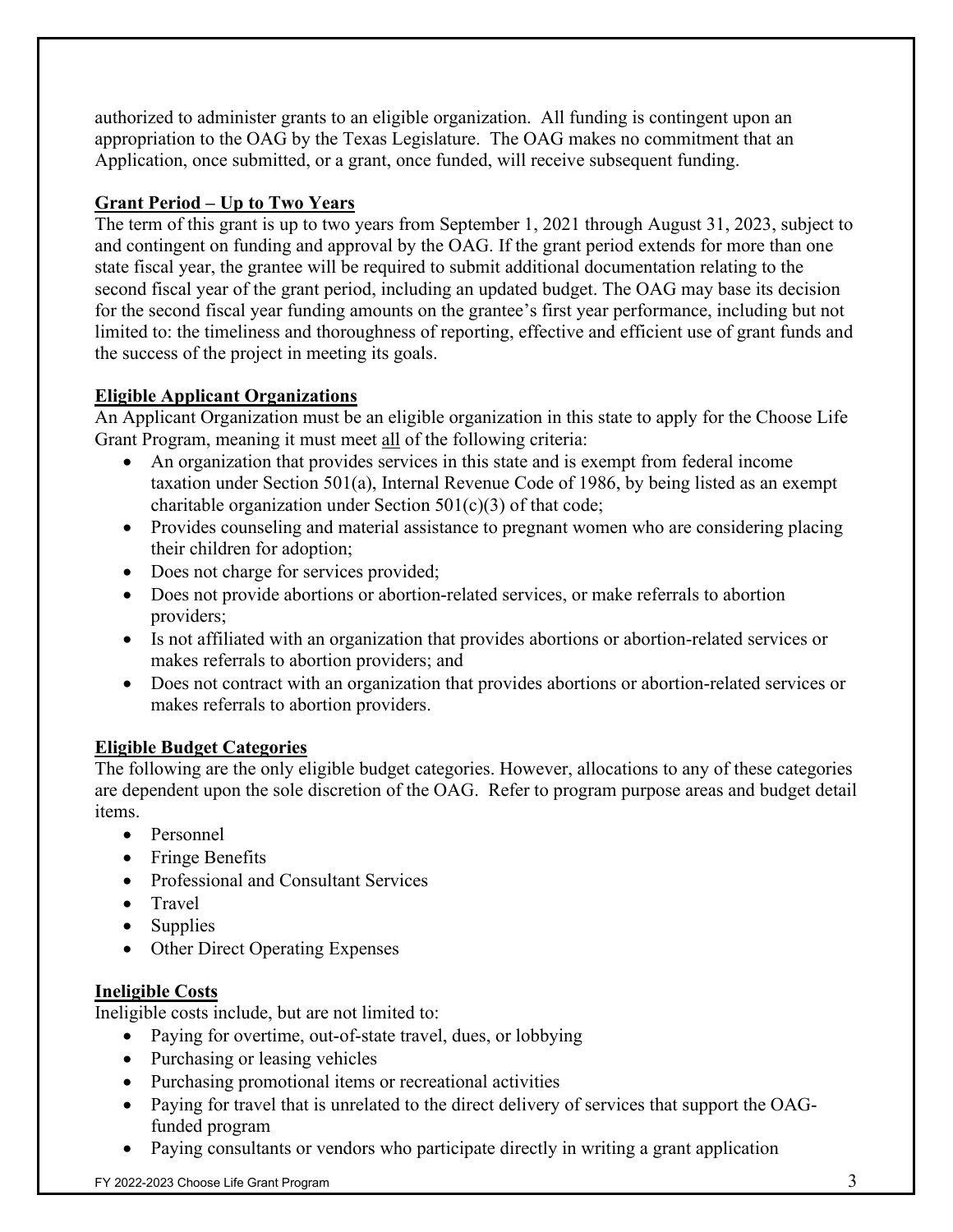- Purchasing any other products or services the OAG identifies as inappropriate or unallowable
- Any unallowable costs set forth in any applicable state or federal cost principles
- Administrative (this includes, but is not limited to equipment and office supplies), legal or capital expenses
- Indirect Costs

### **Ineligible Activities**

Ineligible activities include, but are not limited to:

• Activities related to providing abortions or abortion-related services, or making referrals to abortion providers

#### **Funding Level**

The minimum grant request the OAG will consider is \$1,000. Applications requesting an amount below the minimum will not be considered.

As of the date this Application Kit is published, the amount available for award in the Choose Life account is approximately \$23,000. If an application is awarded, the budget may be adjusted by the OAG.

#### **Match Requirements**

There are no match requirements for the Choose Life Grant Program.

#### **Volunteer Requirements**

There are no volunteer requirements for the Choose Life Grant Program.

### **State and Federal Requirements**

All Applicant Organizations should review and be familiar with the OAG administrative rules governing the Choose Life Grant Program. The administrative rules can be found at: [http://texreg.sos.state.tx.us/public/readtac\\$ext.ViewTAC?tac\\_view=5&ti=1&pt=3&ch=54&sch=A](http://texreg.sos.state.tx.us/public/readtac$ext.ViewTAC?tac_view=5&ti=1&pt=3&ch=54&sch=A) In addition to the OAG's administrative rules, Applicants should be familiar with the Texas Grant Management Standards (TxGMS) and relevant Code of Federal Regulations (CFR) that relate to state, and if applicable, federal grant funding.

- TxGMS can be found at:<https://comptroller.texas.gov/purchasing/grant-management/>
- Uniform Administrative Requirements, Cost Principles, and Audit Requirements for Federal Awards 2 CFR 200 can be found at: [http://www.ecfr.gov](http://www.ecfr.gov/)

### **Contact Information**

Assistance with technical questions about GOALS registration or the Application Kit is available via:

- Email: [Grants@oag.texas.gov](mailto:Grants@oag.texas.gov)
- Phone:  $(512) 936-0792$
- GOALS: Select *Help* on the GOALS website for further assistance

Email is the preferred method for submitting questions. Each person submitting a question should include his/her name, the name of the organization, an email address, a phone number and if applicable, the Reference ID Number. Please note that OAG staff cannot assist with writing Applications or how to answer Eligibility questions.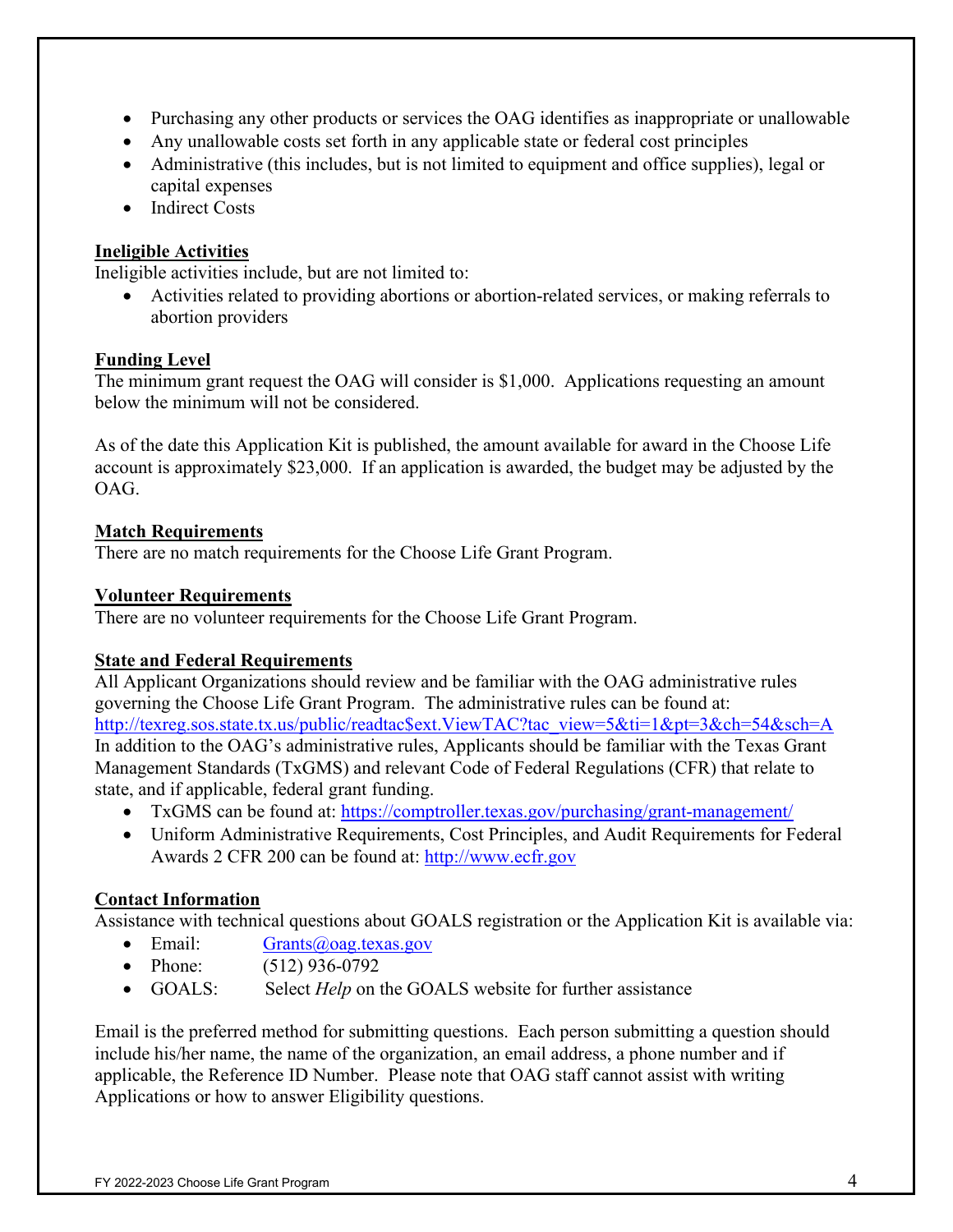#### **Choose Life Grant Program Requirements and Definitions**

The purpose of the Choose Life Grant Program is to provide funds as described in Chapter 402 of the Government Code.

**Choose Life Grant Program Purpose Areas:** Grant contracts awarded under this Choose Life Grant Program Application Kit may be used to:

- provide for the material needs of pregnant women who are considering placing their children for adoption, including the provision of clothing, housing, prenatal care, food, utilities, and transportation,
- provide for the needs of infants who are awaiting placement with adoptive parents,
- provide training and advertising relating to adoption,
- provide pre-adoption counseling, and
- provide post-adoption counseling.

Funding for Applications may be prioritized for pre-adoption counseling, post-adoption counseling and advertising relating to adoption. Applicants are encouraged to prioritize their needs and explain the reason for their funding request.

### **Review and Scoring Process**

The OAG will review each timely, completed Application filed by an eligible Applicant Organization.

- At any time during the review process, an OAG staff member may contact the Applicant Organization for additional information.
- All areas of the budget are subject to review and approval by the OAG. Decisions related to the budget are based on both eligibility and reasonableness.
- The information provided by the Applicant Organization in the Application may be scored or reviewed.
- The OAG may check or verify any information submitted by the Applicant Organization.

### **Grant Decisions**

All grant decisions including, but not limited to, eligibility, evaluation and review, and funding rest completely within the discretionary authority of the OAG. The decisions made by the OAG are final and are not subject to appeal.

The OAG is not obligated to award a grant at the total amount requested and/or within the budget categories requested. The OAG reserves the right to make awards at amounts above and/or below the stated funding levels.

### **Funding Priority**

The OAG reserves the right to consider all other appropriations or funding an Applicant Organization currently receives when making funding decisions. The OAG may give priority to programs that provide services in certain geographic or programmatic areas or other factors considered important by the OAG.

### **Grant Award Notification**

FY 2022-2023 Choose Life Grant Program 5 The Applicant shall be notified in writing of the OAG's decision regarding a grant award. The OAG may utilize a grant contract document and/or a notice of grant document once a decision is made to award a grant. The Applicant will be given a deadline to accept the grant award and to return the appropriate document to the OAG within the time prescribed by the OAG. An Applicant's failure to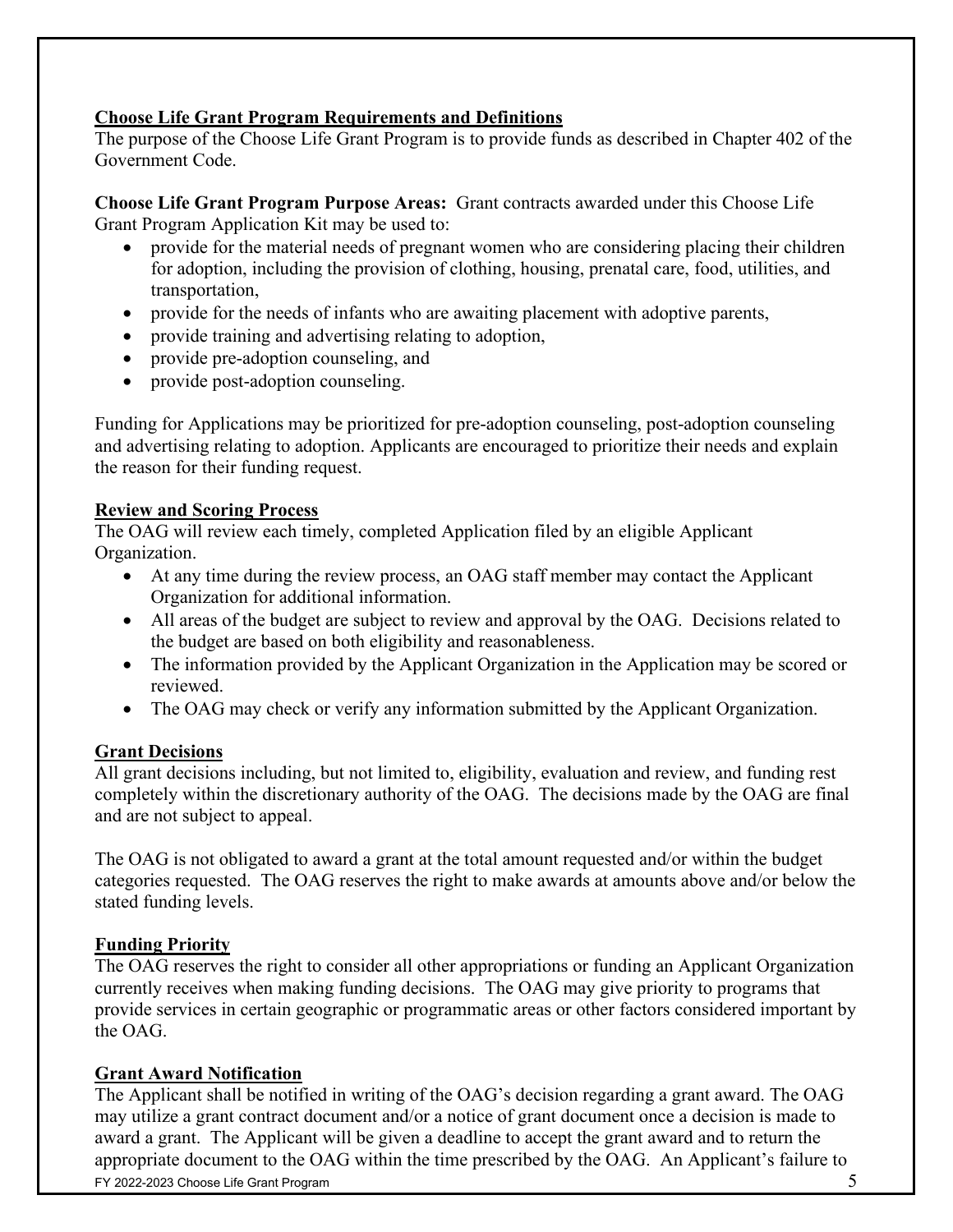return the signed document, via DocuSign, to the OAG within the prescribed time period will be construed as a rejection of the grant award, and the OAG may de-obligate funds.

#### **Special Conditions**

The OAG may assign special conditions at the time of the award. Until satisfied, these special conditions may affect the Applicant Organization's ability to receive funds. If special conditions are not resolved, the OAG may de-obligate funds up to the entire amount of the grant award.

#### **Reporting Requirements**

If an Application is funded, grantees will be required to report to the OAG in the manner and schedule as determined by the OAG. If Reports are not submitted by the set dates, this may affect the Applicant Organization's ability to receive funds. Reporting on grant project activities such as outputs and outcomes via semi-annual Performance Reports will be required.

#### **Method of Payment**

OAG grants are paid on a cost-reimbursement basis. Grantees will be required to submit invoices monthly no later than 20 calendar days after the end of the month being reported.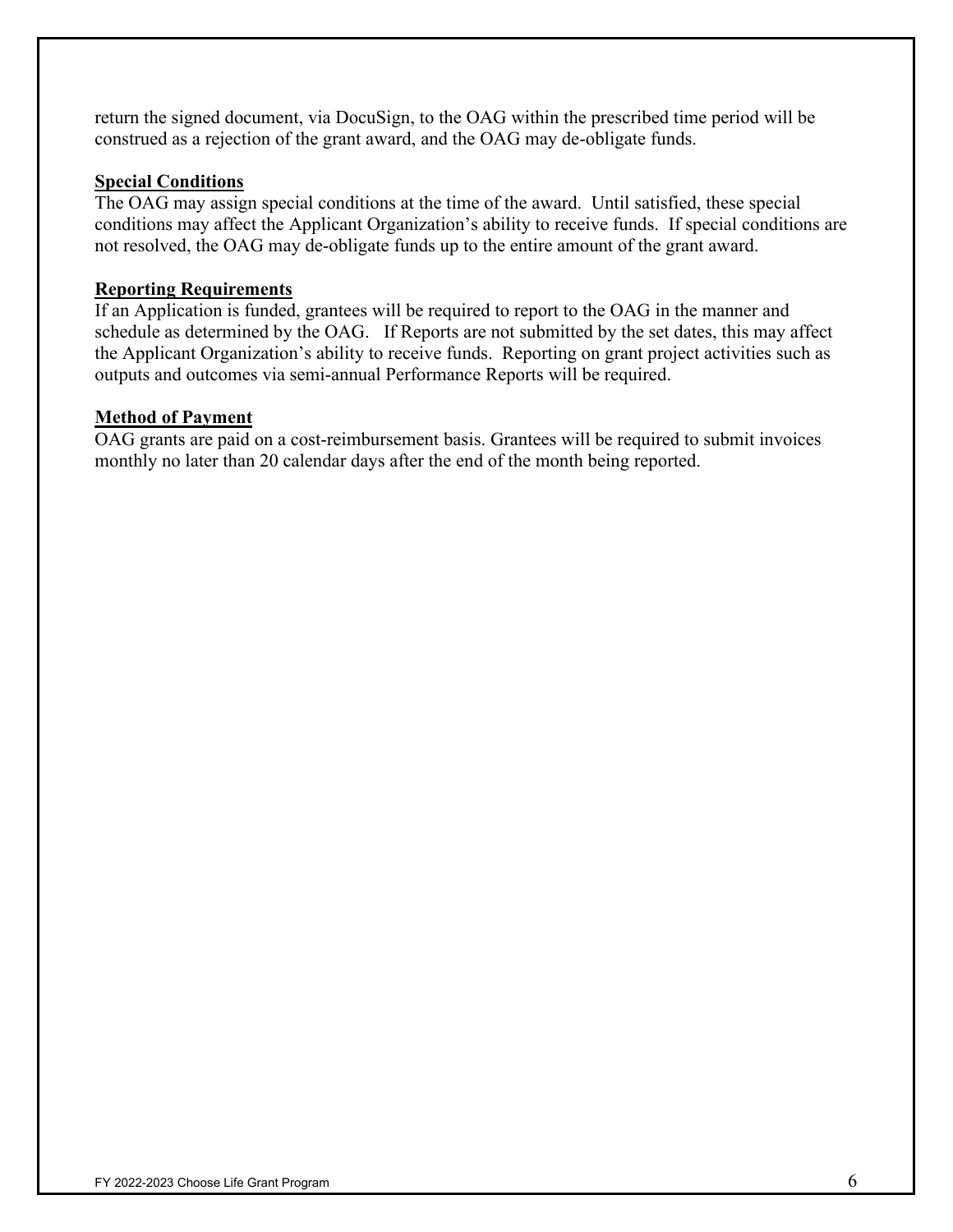## **II**. **TERMS AND DEFINITIONS**

The following are terms and definitions pertaining to the Choose Life Application Kit:

**Adoption-Related Advertising**: To promote or publicize information directly related to adoption as it pertains to the Choose Life Grant Program, via print, broadcast or social media; direct mail or email; or other appropriate methods of disseminating information.

**Adoption-Related Training**: Providing training sessions and conferences related to adoption, as well as providing materials, books, manuals, pamphlets or electronic media about adoption.

**Clothing**: Garments, apparel, shoes and other attire for pregnant women who are considering placing their children for adoption.

**Food**: Any nourishing substance that is consumed, eaten, drunk or otherwise taken into the body to sustain life, provide energy, or promote well-being for pregnant women who are considering placing their children for adoption.

**Housing**: Shelter, lodging or dwelling place for pregnant women who are considering placing their children for adoption.

**Material Needs**: Includes the provision of clothing, housing, prenatal care, food, utilities and transportation for pregnant women who are considering placing their children for adoption.

**Needs of Infants**: Health, medical, dietary, food, clothing, shelter, and other related necessities for an infant who is awaiting placement with adoptive parents.

**Post-Adoption Counseling**: Specialized area of counseling to strengthen and assist in the adjustment process after placement.

**Pre-Adoption Counseling**: Specialized area of counseling that offers education, guidance, assistance with decision-making and relational issues, and support for the journey prior to placing a child for adoption.

**Prenatal Care**: Any health-related care given to women while they are pregnant and considering placing their children for adoption.

**Transportation**: The act or means of traveling from one place to another for women who are considering placing their children for adoption.

**Utilities**: Service provided by a public service, including electricity, gas or water for pregnant women who are considering placing their children for adoption.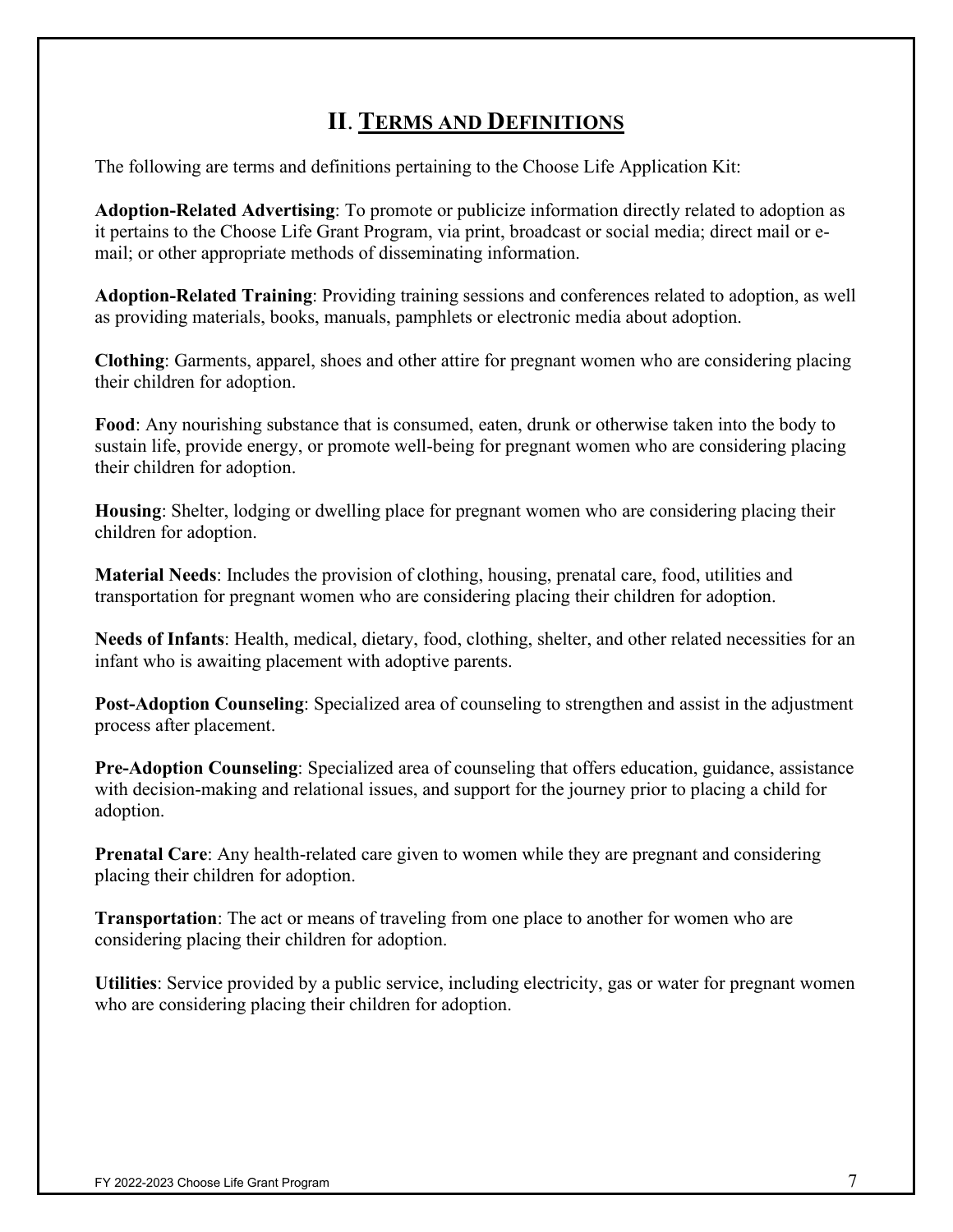# **III. Instructions for GOALS**

## **GENERAL INSTRUCTIONS**

Answer the questions only in the space provided. Only answered questions will be reviewed or scored. Not all questions on this Application have instructions listed below. The instructions provided are to clarify and provide specific information where necessary. Every question should be answered in GOALS.

## **SPECIFIC FORM INSTRUCTIONS**

## **GENERAL INFORMATION FORM**

### **Identify which type of organization you are**:

- Non-Profit
- Local Unit of Government
- Statewide Governmental Entity

### **Organization Information**

- Applicant's Doing Business As (dba):
- Program/Division/Unit Which Would Be Administering Grant
	- o If applicable, enter a sub-agency. For example, if a city is applying, they could enter their police department or a state agency could enter their victim outreach section.
- Federal Employer (Tax) ID Number (EIN)
	- o EIN is issued by the Internal Revenue Service (IRS)
- Texas Vendor ID Number (VIN)
	- o VIN is issued by the Texas Comptroller

### **Mailing Address**

Enter Organization mailing address.

### **Grant Contact**

Enter the contact information for the person the OAG may contact directly for an immediate response and/or changes regarding the grant.

### **Authorized Official**

Enter the contact information for the person authorized to apply for, accept, decline, or cancel the grant. This person signs all grant adjustment requests, inventory reports, progress reports and financial reports as well as any other official documents related to the grant.

### **Alternate Designee**

Enter the contact information for the person designated by the Authorized Official to sign invoices for the agency (*i.e.,* Executive Director, Financial Director, Auditor, Treasurer, etc.).

### **Project Financial Officer**

Enter the contact information for the person the OAG contacts with inquiries regarding budget and/or invoice expenditure reimbursements.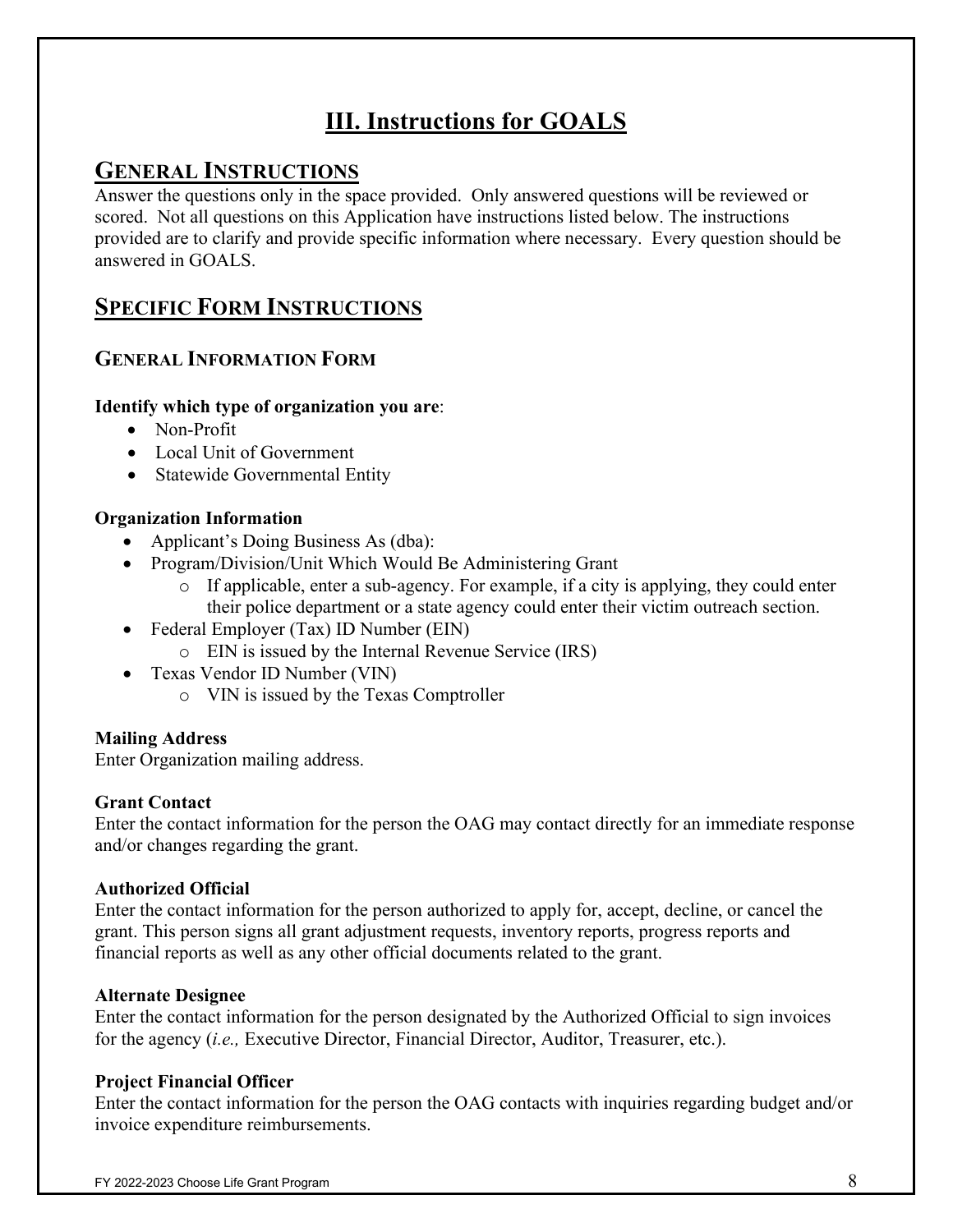## **CHOOSE LIFE GRANT APPLICATION FORM**

### **Organization**

Identifying and contact information:

- Reference ID Number This number will automatically be entered for the Applicant.
- Legal Name of Applicant Enter the legal name of Applicant Organization.
- Name of Agency Contact and Agency Contact's Telephone Number Provide a contact name and phone number in the event the OAG has any questions about the Application.

### **Eligibility**

Input "Yes" or "No" next to each of the items listed. Do not leave any blanks. Note: If you cannot answer in the affirmative, you are not an eligible Applicant Organization.

### **Organization and Grant Narrative Questions**

All responses must fit in the text boxes provided not to exceed maximum word limit. It is highly recommended that responses be written on a separate document, then cut and pasted into GOALS.

## **BUDGET EXCEL WORKBOOK**

The Budget Excel Workbook is located on the main Application page under "Task." Download the budget template, complete and upload.

- Enter Reference ID Number, the number assigned to your Application;
- Enter Legal Name of Applicant (Agency's Legal Name); and
- Ensure the listed Funding Source (Name of Grant) is correct.

The Excel budget consists of allowable items under the categories of: Personnel; Fringe Benefits; Professional and Consultant Services; Travel; Supplies; and Other Direct Operating Costs (Other DOE). Where applicable provide a description next to the allowable items for this Choose Life Grant Application. If there are other allowable items not listed below or more space is needed, provide a description next to "Other Allowable Items" under the appropriation budget category. Enter the dollar amount for the allowable item requested with this Choose Life Grant Application. The total will auto calculate. This will be the total requested for this Choose Life Grant Application.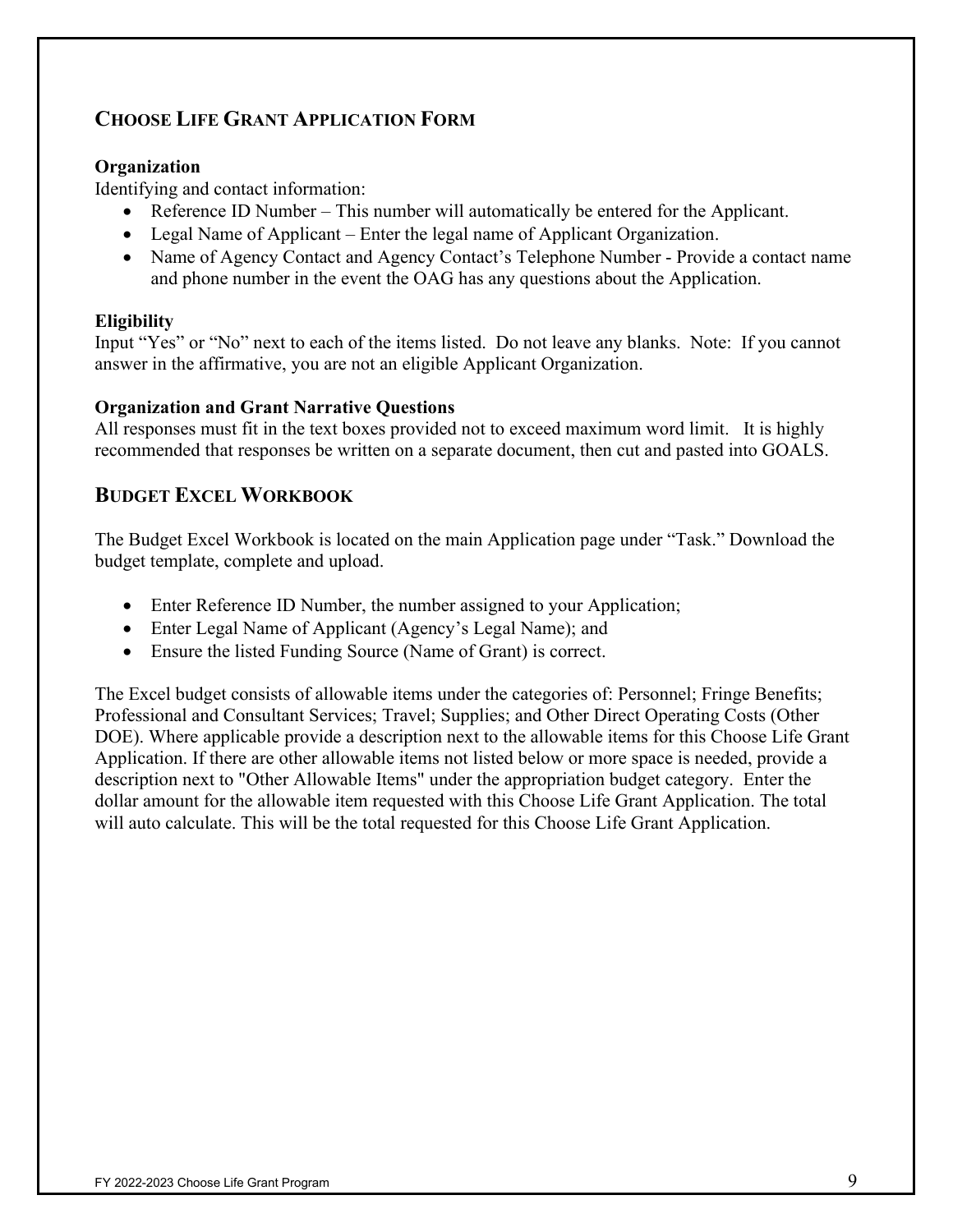## **IV. OAG Certifications and Assurances**

#### **THE OAG HAS ADOPTED THE FOLLOWING CERTIFICATIONS AND ASSURANCES AS APPLICABLE TO ALL RECIPIENTS OF CHOOSE LIFE FUNDS**.

#### The Applicant Organization agrees to:

(1) Comply with Texas Government Code, Chapter 573, by ensuring that no officer, employee, or member of the Applicant Organization's governing body or of the Applicant Organization's contractor shall vote or confirm the employment of any person related within the second degree of affinity or the third degree of consanguinity to any member of the governing body or to any other officer or employee authorized to employ or supervise such person unless otherwise provided by law as applicable under Texas Government Code, Chapter 2252 or Chapter 783. This prohibition shall not prohibit the employment of a person who shall have been continuously employed for a period of two (2) years, or such other period stipulated by local law, prior to the election or appointment of the officer, employee, or governing body member related to such person in the prohibited degree.

(2) Comply, as applicable, with Texas Government Code, Chapter 552, ("Texas Public Information Act") which requires the public information that is collected, assembled or maintained by the Applicant Organization relative to a project to be available to the public during normal business hours, unless otherwise provided by law as applicable under Texas Government Code, Chapter 2252 or court order.

(3) Comply with Texas Family Code, Section 231.006, which prohibits payments to a person who is in arrears on child support payments.

(4) Agree that, when incorporated into a grant award or contract, these standard assurances become terms or conditions for receipt of grant funds and that the Applicant Organization shall maintain an appropriate contract administration system to ensure that all terms, conditions, and specifications are met.

(5) Comply with the Texas Family Code, Section 261.101, which requires reporting of all suspected cases of child abuse to local law enforcement authorities and to the Texas Department of Child Protective and Regulatory Services. Applicant Organization shall also ensure that all program personnel are properly trained and aware of this requirement.

FY 2022-2023 Choose Life Grant Program  $10$ (6) Comply, as applicable, with all federal statutes relating to nondiscrimination. These include, but are not limited to, the following: (a) Title VI of the Civil Rights Act of 1964 (P.L. 88-352) which prohibits discrimination on the basis of race, color or national origin; (b) Title IX of the Education Amendments of 1972, as amended (20 U.S.C. 1681-1683, and 1685-1686), which prohibits discrimination on the basis of sex; (c) Section 504 of the Rehabilitation Act of 1973, as amended (29 U.S.C. 794), which prohibits discrimination on the basis of handicaps and the Americans With Disabilities Act of 1990; (d) the Age Discrimination Act of 1974, as amended (42 U.S.C. 6101-6107), which prohibits discrimination on the basis of age; (e) the Drug Abuse Office and Treatment Act of 1972 (P.L. 92-255), as amended, relating to nondiscrimination on the basis of drug abuse; (f) the Comprehensive Alcohol Abuse and Alcoholism Prevention, Treatment and Rehabilitation Act of 1970 (P.L. 91-616), as amended, relating to the nondiscrimination on the basis of alcohol abuse or alcoholism; (g) 523 and 527 of the Public Health Service Act of 1912 (42 U.S.C. 290 dd-3 and 290 ee-3), as amended, relating to confidentiality of alcohol and drug abuse patient records; (h) Title VIII of the Civil Rights Act of 1968 (42 U.S.C. 3601 et seq.), as amended, relating to nondiscrimination in the sale, rental or financing of housing; (i) any other nondiscrimination provisions in the specific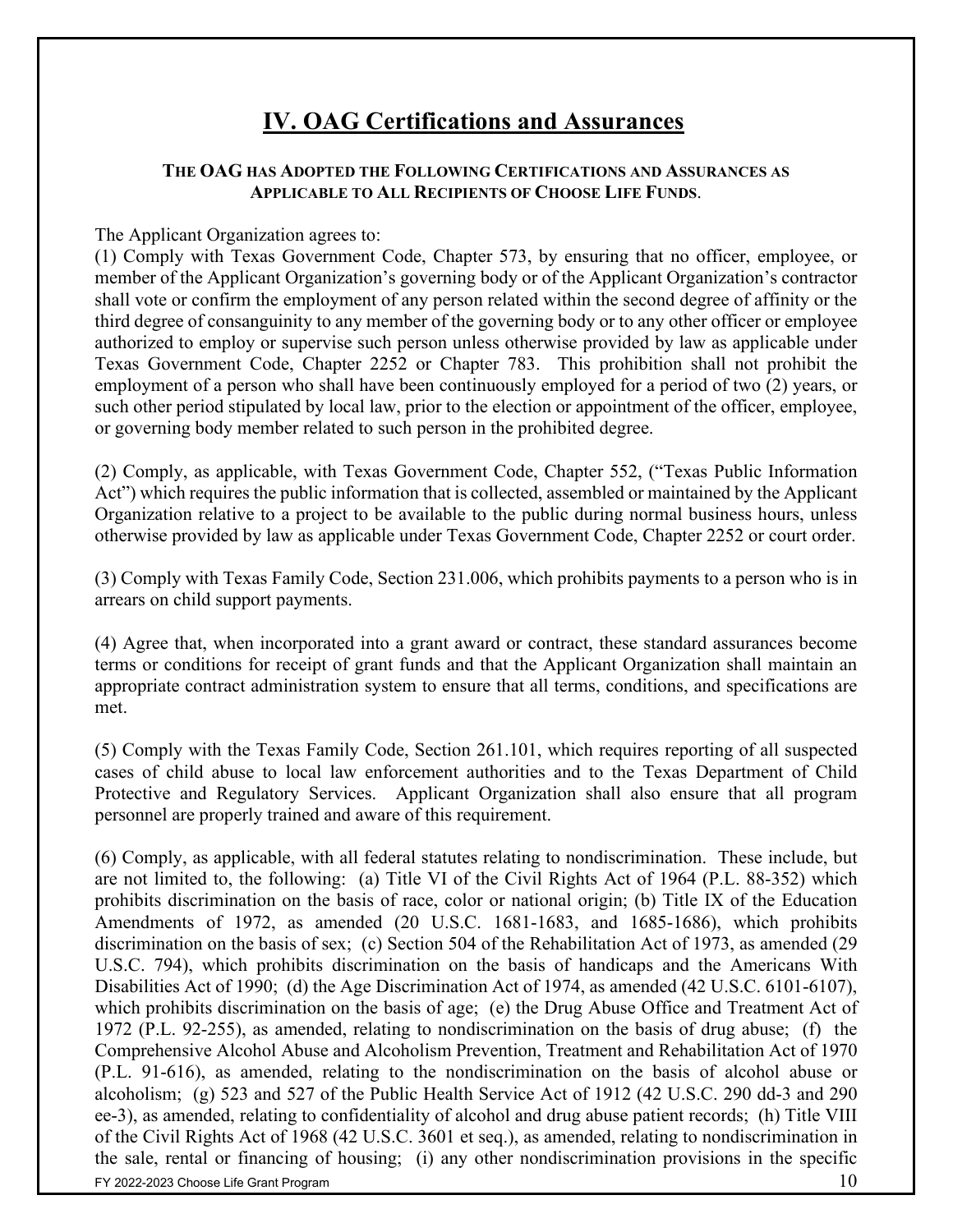statute(s) under which application for Federal assistance is being made; and (j) the requirements of any other nondiscrimination statute(s) which may apply to the application.

(7) Comply, as applicable, with the requirements of the provisions of the Uniform Relocation Assistance and Real Property Acquisitions Act of 1970 (P. L. 91-646) which provide for fair and equitable treatment of persons displaced or whose property is acquired as a result of Federal or federally assisted programs. These requirements apply to all interests in real property acquired for project purposes regardless of Federal participation in purchases.

(8) Comply, as applicable, with the provisions of the Hatch Political Activity Act (5 U.S.C. 7321-29) which limit the political activity of employees whose principal employment activities are funded in whole or in part with Federal funds.

(9) Comply with the minimum wage and maximum hours provisions of the Federal Fair Labor Standards Act and the Intergovernmental Personnel Act of 1970, as applicable.

(10) Comply, as applicable, with the flood insurance purchase requirements of 102(a) of the Flood Disaster Protection Act of 1973, Public Law 93-234. Section 102 (a) requires the purchase of flood insurance in communities where such insurance is available as a condition for the receipt of any Federal financial assistance for construction or acquisition proposed for use in any area that has been identified by the Secretary of the Department of Housing and Urban Development as an area having special flood hazards.

(11) Comply, as applicable, with environmental standards which may be prescribed pursuant to the following: (a) institution of environmental quality control measures under the National Environmental Policy Act of 1969 (P.L. 91-190) and Executive Order (EO) 11514; (b) notification of violating facilities pursuant to EO 11738; (c) protection of wetlands pursuant to EO 11990; (d) evaluation of flood hazards in floodplains in accordance with EO 11988; (e) assurance of project consistency with the approved State management program developed under the Coastal Zone Management Act of 1972 (16 U.S.C. 1451 et seq.); (f) conformity of federal actions to State (Clear Air) Implementation Plans under Section 176(c) of the Clear Air Act of 1955, as amended (42 U.S.C. 7401 et seq.); (g) protection of underground sources of drinking water under the Safe Drinking Water Act of 1974, as amended (P.L. 93-523); and (h) protection of endangered species under the Endangered Species Act of 1973, as amended, (P.L. 93-205).

(12) Comply, as applicable, in assisting the awarding agency in assuring compliance with Section 106 of the National Historic Preservation Act of 1966, as amended (16 U.S.C. 470), EO 11593 (identification and protection of historic properties), and the Archaeological and Historic Preservation Act of 1974 (16 U.S.C. 469a-1 et seq.).

(13) Comply, as applicable, with the Lead-Based Paint Poisoning Prevention Act (42 U.S.C. 4801 et seq.) which prohibits the use of lead-based paint in construction or rehabilitation of residential structures.

(14) Comply, as applicable, with Public Law 103-277, also known as the Pro-Children Act of 1994 (Act), which prohibits smoking within any portion of any indoor facility used for the provision of services for children as defined by the Act.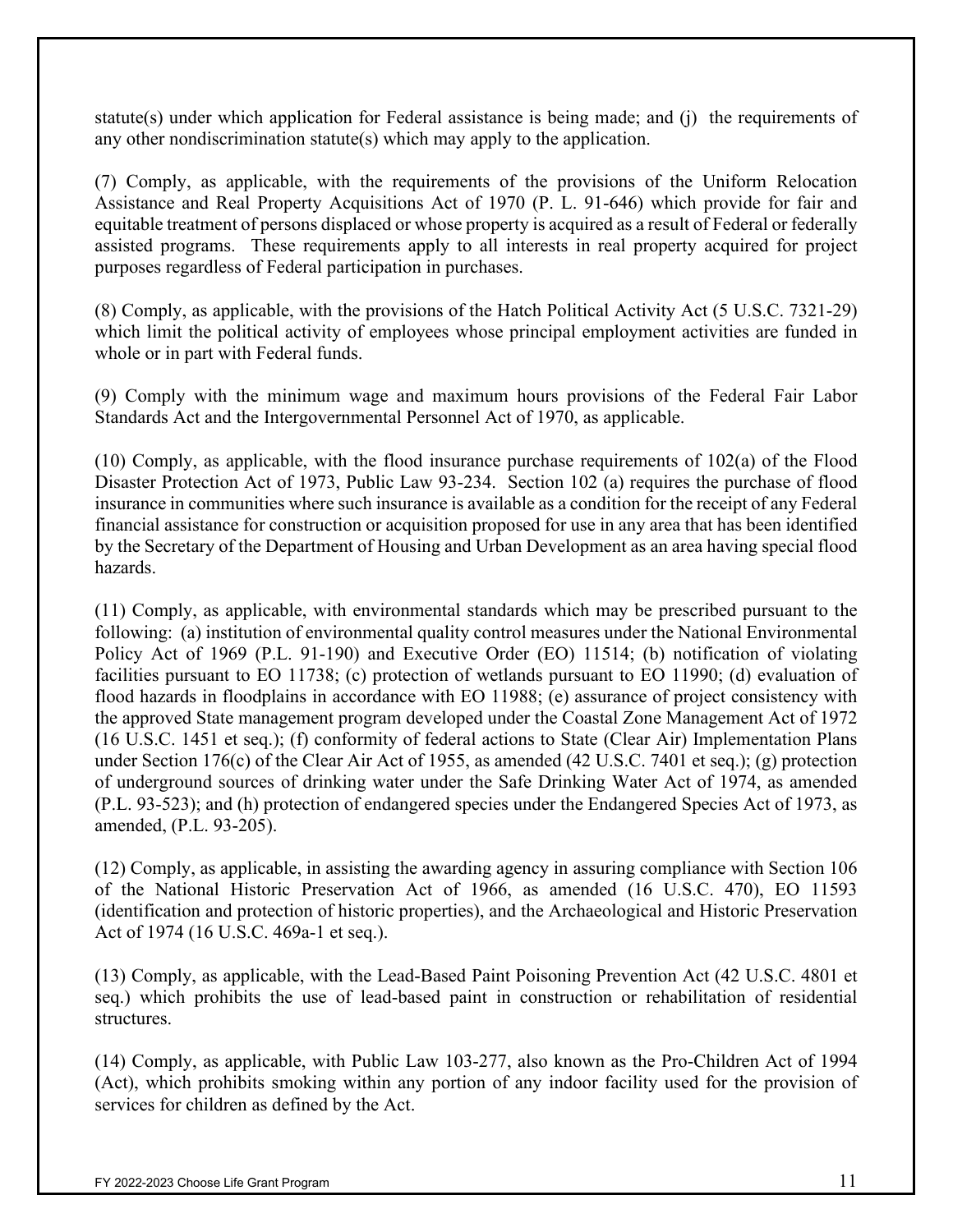(15) Comply, as applicable, with all federal and state tax laws, and are solely responsible for filing all required state and federal tax forms.

(16) Comply with all applicable state requirements governing this program.

(17) Certify, as a signatory party to the grant contract, that it is not debarred or suspended or otherwise excluded from or ineligible for participation in federal assistance programs.

(18) Comply with the applicable provisions of the model HIV/AIDS work place guidelines of the Texas Department of State Health Services as required by the Texas Health and Safety Code, Ann., Sec. 85.001, et seq.

#### **Other Certifications and Assurances**

#### **EQUAL EMPLOYMENT OPPORTUNITY PROGRAM CERTIFICATION**

The Applicant Organization certifies that if it is required to file an Equal Employment Opportunity Plan (EEOP), the Applicant Organization will do so in compliance with the applicable federal requirements.

#### **DISCLOSURE AND CERTIFICATION REGARDING LOBBYING**

The Applicant Organization certifies:

1. No federal/state appropriated funds have been paid or will be paid to any person for influencing or attempting to influence an officer or employee of any agency, a member of Congress or the Texas Legislature, or an employee of a member of Congress or the Texas Legislature in connection with the awarding of any federal/state contract, the making of any federal/state grant, the making of any federal/state loan, the entering into of any cooperative agreement, and the extension, continuation, renewal, amendment, or modification of any federal/state contract, grant, loan, or cooperative agreement; and

2. If any non-federal/state funds have been paid or will be paid to any person for influencing or attempting to influence an officer or employee of any agency, a member of Congress or the Texas Legislature, an officer or employee of Congress or the Texas Legislature, or an employee of a member of Congress or the Texas Legislature in connection with this federal/state contract, grant, loan, or cooperative agreement, the undersigned shall contact the OAG for the "Disclosure Form to Report Lobbying."

#### **NON-PROCUREMENT DEBARMENT CERTIFICATION**

The Applicant Organization certifies that it and its principals:

(a) Are not presently debarred, suspended, proposed for debarment, declared ineligible, sentenced to a denial of Federal or State benefits by a State or Federal court, or voluntarily excluded from covered transactions by any Federal department or agency;

(b) Have not within a three-year period preceding this application been convicted of or had a civil judgment rendered against them for commission of fraud or a criminal offense in connection with obtaining, attempting to obtain, or performing a public (Federal, State, or local) transaction or contract under a public transaction; violation of Federal or State antitrust statutes or commission of embezzlement, theft, forgery, bribery, falsification or destruction of records, making false statements, or receiving stolen property;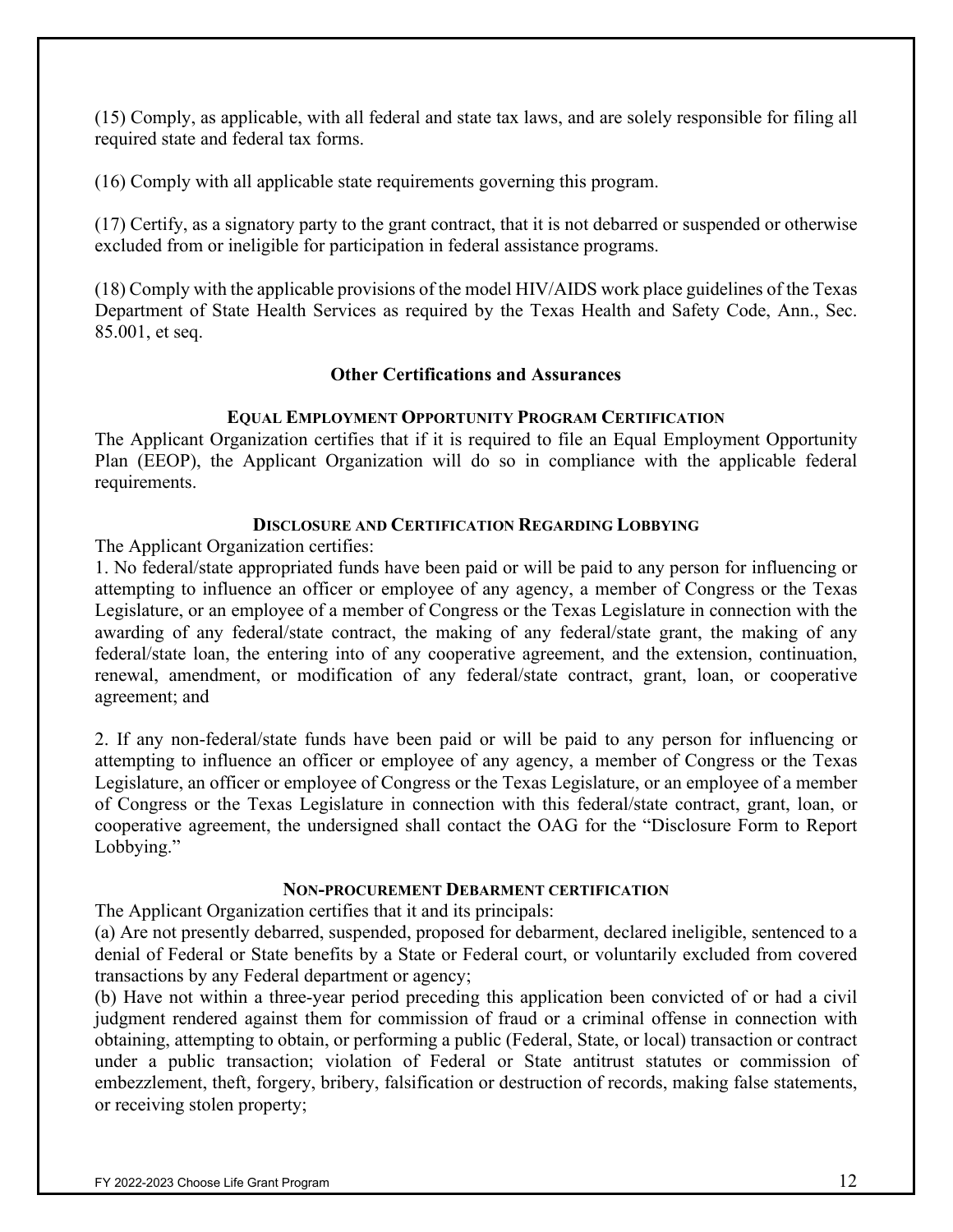(c) Are not presently indicted for or otherwise criminally or civilly charged by a governmental entity (Federal, State, or local) with commission of any of the offenses enumerated in paragraph (b) of this certification; and

(d) Have not within a three-year period preceding this application had one or more public transactions (Federal, State, or local) terminated for cause or default. Tex. Gov't Code § 2155.077.

If Applicant Organization is unable to certify to any of the statements in this Non-procurement Debarment certification, the Applicant Organization shall attach an explanation. Funding is contingent upon OAG review of this explanation.

#### **DRUG-FREE WORKPLACE CERTIFICATION**

As applicable, the Applicant Organization certifies that it will provide a drug-free workplace by: A. Publishing a statement notifying employees/assignees that the unlawful manufacture, distribution, dispensing, possession, or use of a controlled substance is prohibited in the Applicant Organization's workplace and specifying the actions that will be taken against employees for violation of such prohibition.

B. Establishing a drug-free awareness program to inform employees/assignees about:

1. The dangers of drug abuse in the workplace;

2. The Applicant Organization's policy of maintaining a drug-free workplace;

3. Any available drug counseling, rehabilitation, and employee assistance programs; and

4. The penalties that may be imposed upon employees/assignees for drug abuse violations.

C. Making it a requirement that each employee/assignee to be engaged in the performance of the grant be given a copy of the statement required by paragraph (A).

D. Notifying the employee/assignee in the statement required by paragraph (A) that, as a condition employment/assignment under the grant, the employees/assignee will:

1. Abide by the terms of the statement, and

2. Notify the Applicant Organization and the OAG of any criminal drug statute conviction for a violation occurring in the workplace not later than five days after such conviction.

E. Notifying the agency within ten days after receiving notice under subparagraph (D) (2) from an employee/assignee or otherwise receiving actual notice of such conviction.

F. Taking one of the following actions with respect to any employee/assignee so convicted:

1. Taking appropriate personnel action with respect to any employee/assignee so convicted;

2. Requiring such employee/assignee to participate satisfactorily in drug abuse assistance or rehabilitation program approved for such purposes by a federal, state, or local health, law enforcement, or other appropriate agency.

G. Making a good faith effort to continue to maintain a drug-free workplace through the implementation of paragraphs  $(A)$ ,  $(B)$ ,  $(C)$ ,  $(D)$ ,  $(E)$ , and  $(F)$ .

### **ANNUAL SINGLE AUDIT CERTIFICATION**

The Applicant certifies to the best of its knowledge and belief that one of the following applicable requirements will be met:

1. The Applicant currently expends \$750,000 or more, in combined federal funds during the fiscal year; and, therefore, is required to submit an annual single audit by an independent auditor made in accordance with the Single Audit Act Amendments of 1996 and Uniform Administrative Requirements, Cost Principles, and Audit Requirements for Federal Awards 2 CFR 200.

2. The Applicant currently expends \$750,000 or more in combined state funds during the fiscal year; and, therefore, is required to submit an annual Single Audit by an independent auditormade in accordance with the Texas Grant Management Standards (TxGMS).

3. The Applicant currently expends less than \$750,000 in either federal or state funds during the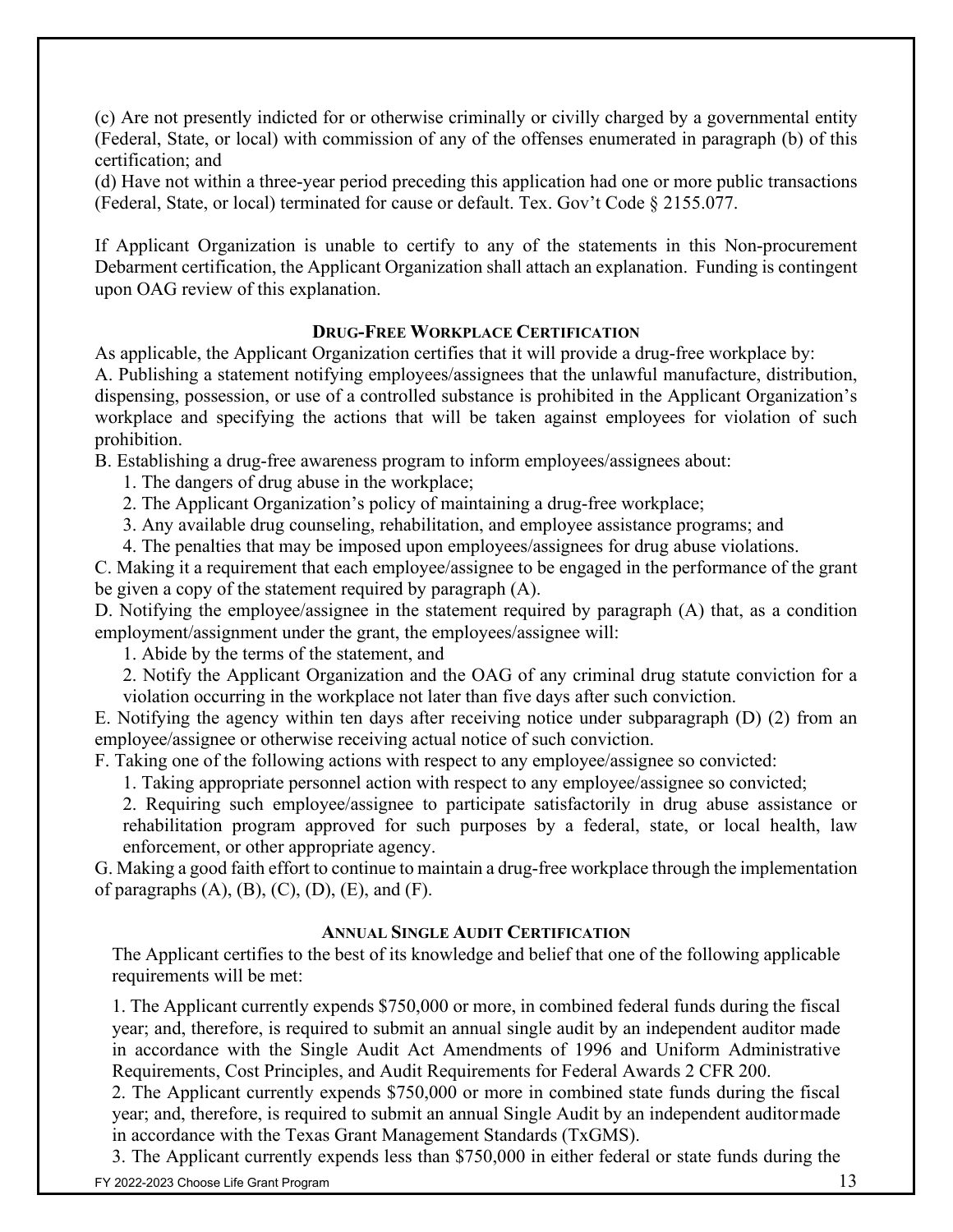fiscal year; and therefore is exempt from the Single Audit Act. Applicant agrees that the OAG may require a limited scope audit as defined in Uniform Administrative Requirements, Cost Principles, and Audit Requirements for Federal Awards 2 CFR 200.

If this Application is for funds in excess of \$25,000, the Applicant certifies the following:

By submission of this proposal, that neither the Applicant nor its principals are presently debarred, suspended, proposed for debarment, declared ineligible, or voluntarily excluded from participation in this transaction by any federal department or state agency.

If the Applicant is unable to certify the above statements, the Applicant has attached an explanation to this Application.

#### **COMPLIANCE WITH ANNUAL INDEPENDENT FINANCIAL AUDIT FILING REQUIREMENT**

Applicants that are required to undergo a single audit or Annual Independent Financial Audit by statute, regulation, or organizational policy must complete and submit the Single Audit or Annual Financial Audit of the complete program and/or organization and management letter of the audit findings within nine months of the end of the fiscal year of the agency. The audit will meet Uniform Administrative Requirements, Cost Principles, and Audit Requirements for Federal Awards 2 CFR 200 and Texas Grant Management Standards (TxGMS) requirements. Additionally, the Annual Independent Financial Audit will meet Generally Accepted Government Auditing Standards in the event a Single Audit is not required. Applicants whose expenditures require the completion of a Single Audit, must submit a Single Audit to the OAG, an Annual Independent Financial Audit will not satisfy the audit requirement. Applicants who do not meet the expenditure threshold of the Single Audit and are not required by statute, regulation, or organizational policy to complete an Annual Audit, are not required to submit an Annual Audit to the OAG.

Funded Applicants who are required to submit an audit, must submit an audit for previous fiscal year for each year of the grant cycle. Example: For FY 2022, the 2021 audit must be submitted.

### **COMPLIANCE WITH TXGMS AND THE APPLICABLE 2 CFR 200**

The Applicant assures that it will follow the guidelines in the Texas Grant Management Standards (TxGMS). Both governmental entities as well as non-profit entities are required to follow TxGMS guidelines.

The Applicant assures compliance with all federal/state statutes, regulations, policies, guidelines and requirements, including, but not limited to, TxGMS as well as 2 CFR 200 titled Uniform Administrative Requirements, Cost Principles, and Audit Requirements for Federal Awards (Uniform Guidance).

#### **RETURN OF GRANT FUNDS IN THE EVENT OF LOSS OR MISUSE**

The Applicant Organization agrees that in the event of loss or misuse of the OAG funds, the Applicant Organization assures that the funds will be returned to the OAG in full.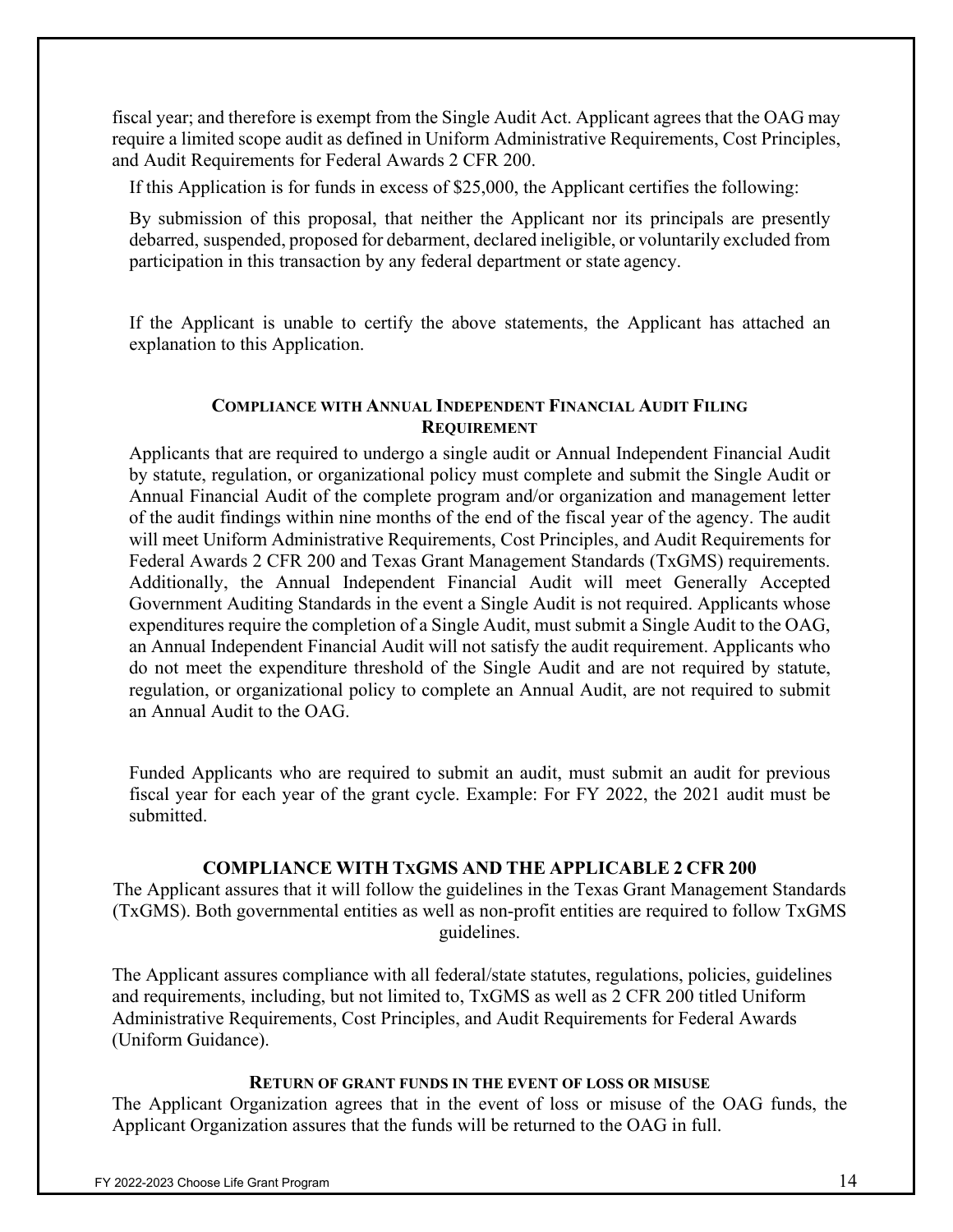#### **CONFLICT OF INTEREST**

The Applicant Organization assures that there is no conflict of interest that would preclude it from filing the Application or providing the services under this grant. By submitting this Application, Applicant Organization affirms that it has neither given, nor intends to give, at any time hereafter, any economic opportunity, future employment, gift, loan, gratuity, special discount, trip, favor, or service to a public servant or any employee or representative of same, at any time during the procurement process or in connection with this grant application, except as allowed under relevant state and federal law. The Applicant Organization further agrees that it will establish safeguards to prohibit its employees from using their positions for a purpose that constitutes or presents the appearance of personal or organizational conflict of interest or personal gain. The Applicant Organization shall operate with complete independence and objectivity without actual, potential, or apparent conflict of interest with respect to the activities conducted under this grant.

Without diminishing the provisions of the prior paragraph, the Applicant Organization assures that as a grantee, grantee personnel, members of a grantee board or governing body, or other persons affiliated with the grant project shall not participate in any proceeding or action where grant funds personally benefit, directly or indirectly, the individuals or their relatives unless otherwise provided by law as applicable under Texas Government Code, Chapter 225. For the purposes of this provision, "relatives" means persons related to the individual within the third degree by consanguinity or within the second degree by affinity, as determined by Chapter 573 of the Government Code. Grant personnel and officials must avoid any action that results in or creates the appearance of using their official positions for private gain; giving preferential treatment to any person; losing independent judgment or impartiality; making an official decision outside of official channels; or adversely affecting the confidence of the public in the integrity of the program or the OAG.

#### **AUTHORITY TO FILE APPLICATION**

The Applicant Organization has the authority or will receive the appropriate authority by the Applicant Organization's governing body to file the Application, including the authority to agree to the assurances and certifications contained herein.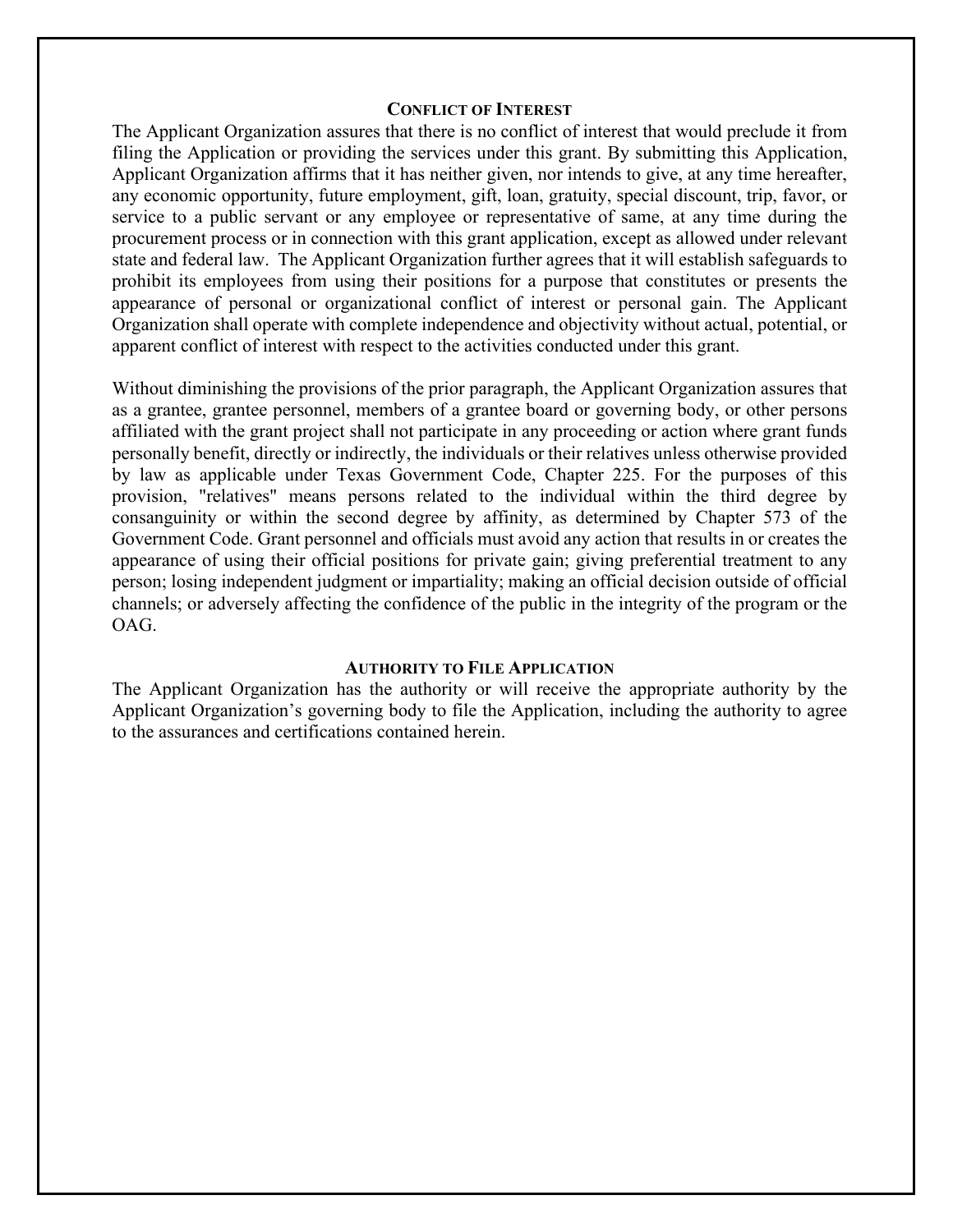## **V. REQUIRED DOCUMENTS FOR SUBMISSION OF APPLICATION**

#### **APPLICATION**

• The Application must be submitted via GOALS

**Attachment A** is the "AFFIDAVIT OF ELIGIBILITY" and can be found at the end of this Application Kit.

- **This Attachment must be signed, notarized and uploaded at the time the Application is submitted to the OAG.**
- **Applications that are received by the OAG without this Attachment will not be considered or funded by the OAG.**

**Attachment B** is the "RESOLUTION OF GOVERNING BODY" and can be found at the end of this Application Kit. (Please note that the Authorized Official must be designated by signature of the governing body. If the Authorized Official is also a member of the governing body, the Authorized Official must be designated by another member's signature. The Authorized Official cannot sign the Resolution designating him/herself as the Authorized Official.)

- This Attachment must be signed and uploaded at the time the Application is submitted to the OAG, unless the timing of the Application due date and requirements of the governing body prevent it from reviewing and approving the Resolution, in which case it may be submitted to the OAG at a later date.
- Applicant Organization may use the form provided or a form with the same components included.

**JOB DESCRIPTIONS (IF REQUESTING PERSONNEL)** are required for each position requested in the proposed budget.

• Job descriptions (if applicable) must be uploaded with the Application under "Upload Additional Documents". Should the Applicant request funding for Personnel, missing job descriptions may impact the Applicant's funding.

**THE APPLICANT SHOULD UPLOAD "ATTACHMENT A", "ATTACHMENT B", AND JOB DESCRIPTION(S) (IF REQUESTING PERSONNEL) IN EACH OF THE CORRESPONDING "TASKS" LOCATED ON THE MAIN PAGE OF YOUR APPLICATION.**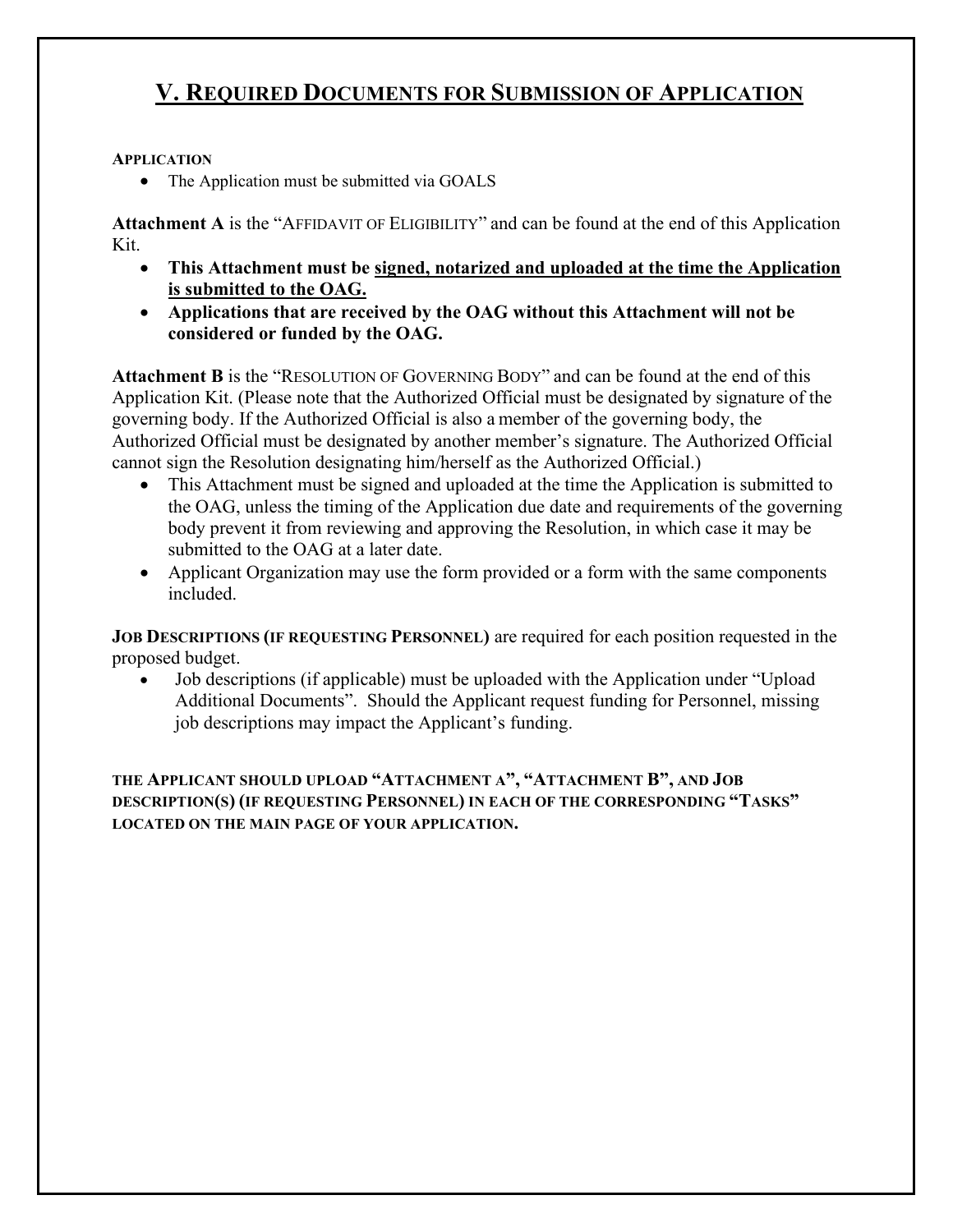# **ATTACHMENT A — REQUIRED**

#### **REQUIRED TO BE SUBMITTED WITH THE APPLICATION BY 11:59 P.M CDT, FRIDAY JUNE 25, 2021, OR THE APPLICATION WILL NOT BE CONSIDERED.**

#### **AFFIDAVIT**

**STATE OF TEXAS § § COUNTY OF §**

#### **I, \_\_(((NAME)))\_\_\_\_\_\_\_\_\_\_\_\_\_\_\_\_\_\_\_\_\_\_\_\_\_\_\_, \_\_(((POSITION)))\_\_\_\_\_\_\_\_\_\_\_OF, \_(((LEGAL NAME OF APPLICANT ORGANIZATION)))\_DO HEREBY CERTIFY UNDER PENALTY OF PERJURY AS FOLLOWS:**

(1) I am authorized to submit the foregoing application on behalf of  $(((\text{name of organization}))$  for a grant under the Choose Life Grant Program.

(2) I have read and understand the Certifications and Assurances contained in the Application Kit.

(3) I understand that a Resolution of the Governing Body of (((name of organization))) as described in

ATTACHMENT B must be submitted before this application for a grant may be approved.

(4) (((name of organization))):

- (a) is an organization that provides services in this state and is exempt from federal income taxation under Section 501(a), Internal Revenue Code of 1986, by being listed as an exempt charitable organization under Section  $501(c)(3)$  of that code;
- (b) provides counseling and material assistance to pregnant women who are considering placing their children for adoption;
- (c) does not charge for services provided;
- (d) does not provide abortions or abortion-related services or make referrals to abortion providers;
- (e) is not affiliated with an organization that provides abortions or abortion-related services or makes referrals to abortion providers; and
- (f) does not contract with an organization that provides abortions or abortion-related services or makes referrals to abortion providers.

(5) To the best of my knowledge and belief all information contained in the foregoing application for a grant under the Choose Life Program is true and correct.

(6) I understand that failure to comply with the requirements of the Choose Life Grant Program may result in the cancellation of any grant that may be awarded.

| Signature                                        |  |
|--------------------------------------------------|--|
| <b>Printed Name</b>                              |  |
| State of Texas<br>§                              |  |
| County of<br>8                                   |  |
| Subscribed and sworn before me this day of 30 30 |  |
| Notary Signature:                                |  |
| My commission expires:                           |  |

( Seal)